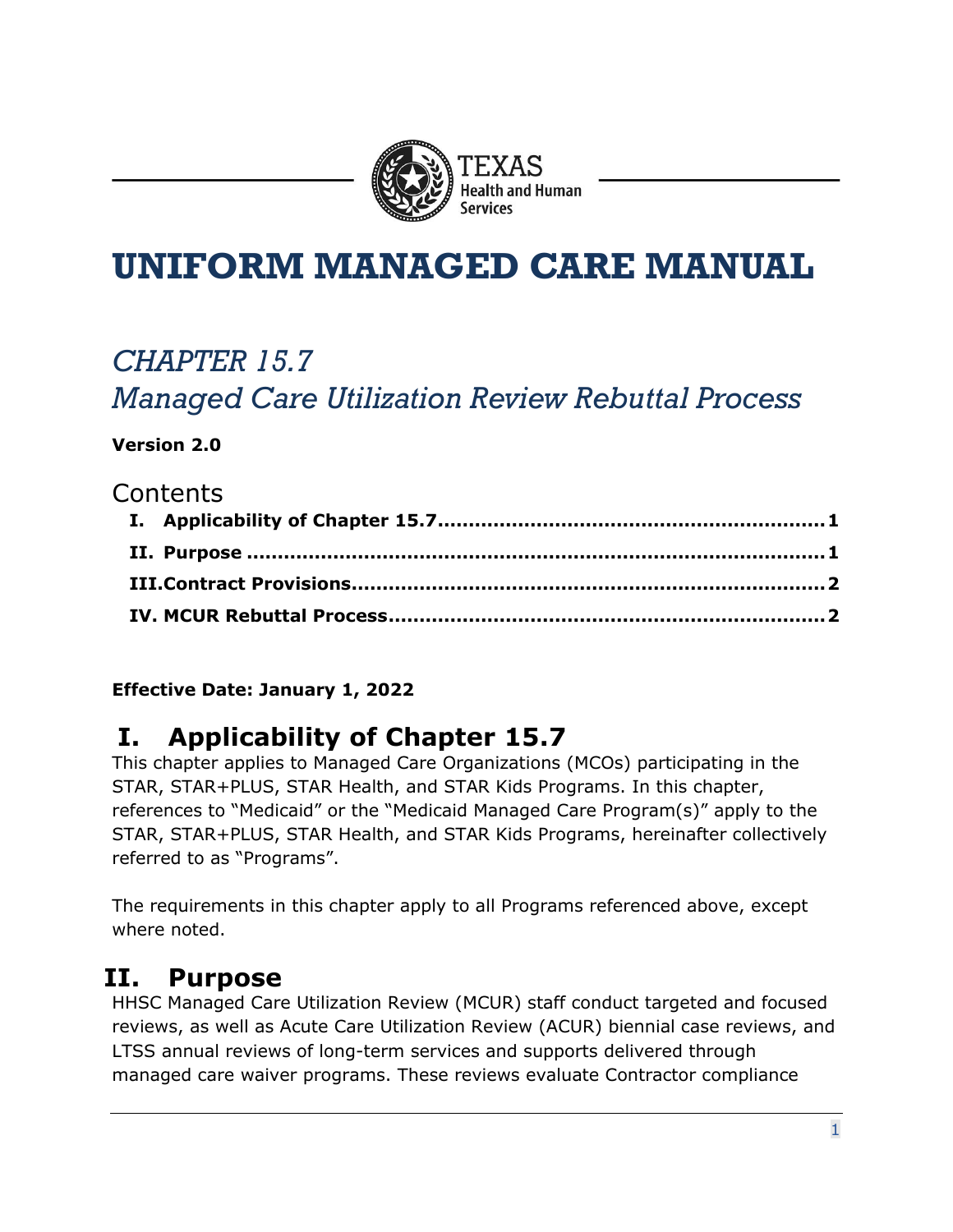with implementation and operational functioning of Texas Medicaid contracts; to include, State and Federal requirements.

This chapter outlines MCO requirements related to rebuttals of MCUR's review findings. For purposes of this chapter, the term Contractor refers to MCOs.

## <span id="page-1-0"></span>**III. Contract Provisions**

In accordance with the sections of the managed care contracts relating to utilization reviews and ongoing monitoring efforts, HHSC may conduct desk or onsite reviews and member interviews as part of its routine Contract monitoring efforts.

HHSC, at their discretion, will review, evaluate, and assess the Medicaid Contractor's policies and procedures and other case documentation related to the timely and appropriate delivery of Services and Deliverables as required under Contract.

## <span id="page-1-1"></span>**IV. MCUR Rebuttal Process**

HHSC will provide an email notification to the Contractor that the draft findings report, and rebuttal template are available for review. If the Contractor chooses to rebut findings in the report, they must do so by submitting the completed rebuttal template, according to the template instructions. The review type determines the rebuttal submission deadline, as follows:

- 1. ACUR biennial case reviews & LTSS annual reviews: Ten business days from the date of the notification email.
- 2. Targeted and focused reviews: within 10 business days from the date of the notification email.

If the Contractor is unable to meet the rebuttal submission deadline, they must request an extension, via email as instructed in the notification email provided by HHSC. HHSC may grant an extension of the rebuttal deadline on a case-by-case basis.

HHSC will review the Contractor's rebuttal and provide outcomes in the rebuttal template. The Contractor will be notified via email that the rebuttal response